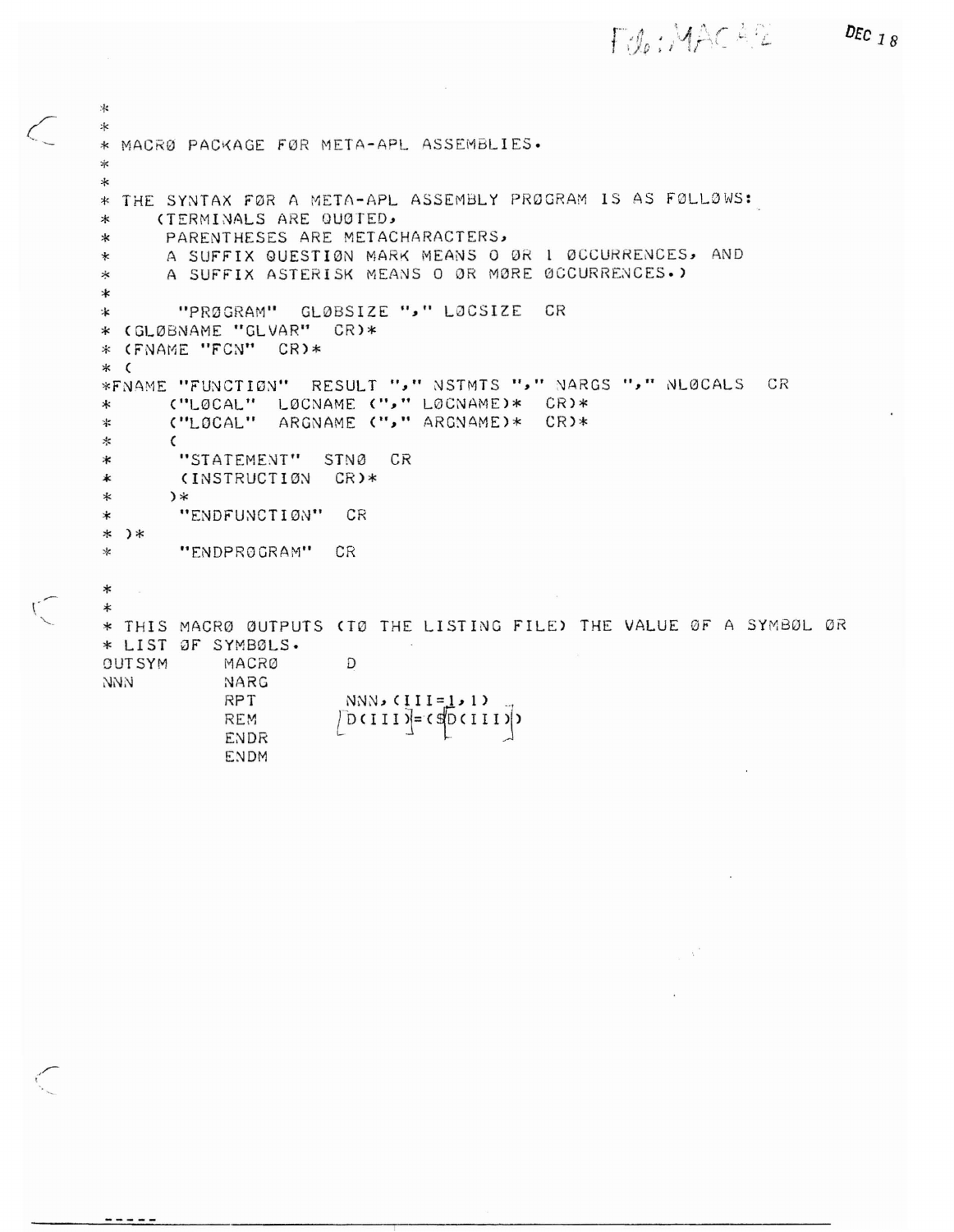| 氺              |                 |                                                |         |                            |
|----------------|-----------------|------------------------------------------------|---------|----------------------------|
| $\ast$         |                 |                                                |         |                            |
| $\gg$          |                 | THIS MACRO BEGINS A META-APL ASSEMBLY PROGRAM. |         |                            |
| PRØGRAM        | MACRØ           | D                                              |         |                            |
| $*$ D(1) IS    |                 | THE SIZE FØR THE GLØBAL SEGMENT;               |         |                            |
| IS<br>$*$ D(2) | THE SIZE<br>FØR | THE LOCAL SEGMENT.                             |         |                            |
|                | RELØRG          | $-4.4578$                                      |         |                            |
|                | DATA            | 0.0                                            | ∗       | COMMAND WORD               |
|                | DATA            | 0.0                                            | ∗       | STATUS WØRD                |
|                | DATA            | <b>QEIRST</b> DLEN                             | ж       | DATA SEGMENT<br>DESCRIPTØR |
|                | DATA            | COFIRST, POLEY                                 | ∗       | DESCRIPTOR<br>PRØC SEGMENT |
|                | DATA            | $7698 + DLEN$<br>0.0                           | $\ast$  | ALT PRØC SEG DESCRIPTØR    |
| DFIRST         | EQU             | $*2$                                           |         |                            |
| GFIRST         | EQU             | GLEN<br>$*2$                                   |         |                            |
|                | DATA            | (LFIRST),                                      |         | * SBASE, SPTR              |
|                | DATA            | 0.0                                            |         | * FLAGS, LBASE             |
|                | DATA            | 0.0                                            | $\ast$  | TRAP INFØRMATIØN           |
|                | <b>BSS</b>      | $2*3$                                          | *       | SAVE NØABR                 |
|                | DATA            | FREEBLØCK, 0                                   |         | * RØVER                    |
|                | DATA            | 0.0                                            | $\star$ | <b>BLØCKPTR</b>            |
| $\ast$         |                 |                                                |         |                            |
| <b>GLEN</b>    | EQU             | D(1)                                           |         |                            |
| LLEN           | EQU             | D(2)                                           |         |                            |
| DLEN           | EQU             | $D(1)+D(2)$                                    |         |                            |
| $\ast$         |                 |                                                |         |                            |
| FCNØ           | EQU             | $\circ$                                        |         |                            |
| $\ast$         | <b>ENDM</b>     |                                                |         |                            |
|                |                 |                                                |         |                            |

 $\hat{\mathcal{A}}$ 

 $\label{eq:2.1} \frac{1}{\sqrt{2\pi}}\int_{0}^{\infty}\frac{1}{\sqrt{2\pi}}\left(\frac{1}{\sqrt{2\pi}}\right)^{2\alpha} \frac{1}{\sqrt{2\pi}}\int_{0}^{\infty}\frac{1}{\sqrt{2\pi}}\left(\frac{1}{\sqrt{2\pi}}\right)^{2\alpha} \frac{1}{\sqrt{2\pi}}\frac{1}{\sqrt{2\pi}}\int_{0}^{\infty}\frac{1}{\sqrt{2\pi}}\frac{1}{\sqrt{2\pi}}\frac{1}{\sqrt{2\pi}}\frac{1}{\sqrt{2\pi}}\frac{1}{\sqrt{2\pi}}\frac{1}{\sqrt{$ 

 $\bar{z}$ 

 $\overline{\bigcirc}$ 

 $\mathcal{L}_{\mathcal{A}}$ 

 $\ddot{\phantom{a}}$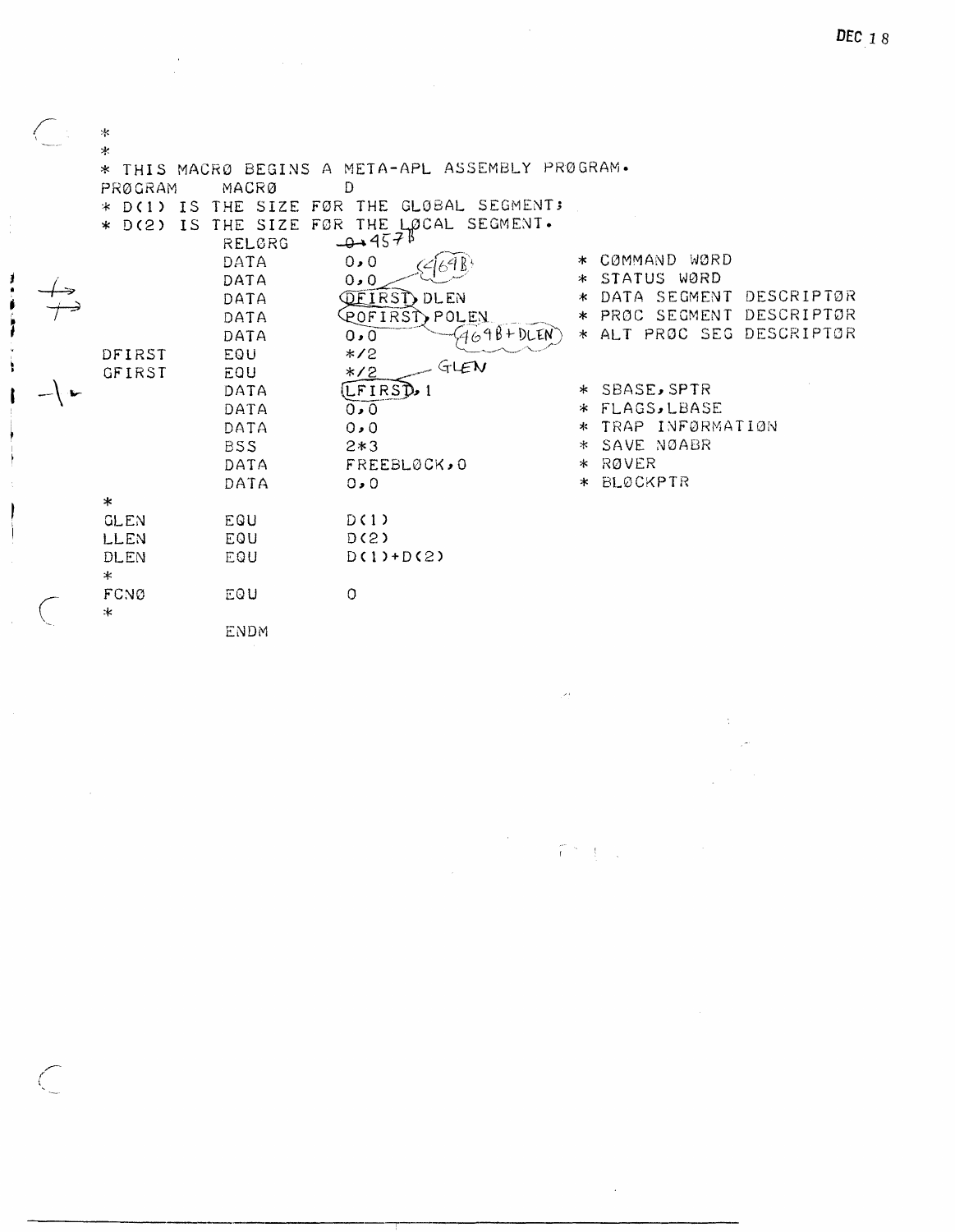DEC 18

|      | ∗                      |             |                                                    |
|------|------------------------|-------------|----------------------------------------------------|
|      | $\ast$                 |             |                                                    |
|      |                        |             | * THIS MACRO DECLARES A GLOBAL VARIABLE.           |
|      | <b>GLVAR</b>           | LMACRØ      | D                                                  |
| $+$  | $D(O) \cdot 8:G$       | EQU         | CILOBALOFICET<br>$**$ /2-GFIRST                    |
|      |                        | ØUTSYM      | $D(0) \cdot 8:G$                                   |
|      |                        | DATA        | DATA 0                                             |
|      |                        |             | UNDFTYPEB;                                         |
| $+2$ |                        | <b>ENDM</b> |                                                    |
|      |                        |             | GLOBALOTTER EN                                     |
|      | <b>UNDFTYPEB</b>       | EQU         | 001000B                                            |
|      | ∗                      |             |                                                    |
|      | $\ast$                 |             |                                                    |
|      |                        |             | * THIS MACRØ DEFINES A FUNCTIØN NAME.              |
|      | FCN                    | LMACRO      | D                                                  |
|      |                        | IF          | $FCN0=0$                                           |
|      |                        | FREESPACE   | $\mathbb{R}^3$ of $\mathbb{R}^3$ is $\mathbb{R}^3$ |
|      |                        | LOCSEG      | an collect                                         |
|      | POFIRST                | EQU         | $*2$                                               |
|      |                        | ENDF        |                                                    |
|      | FCNØ                   | EQU         | $FCN0+1$                                           |
|      | $D(0)$ . &: N          | EQU         | FCN0                                               |
|      |                        | OUTSYM      | D(O).8: N                                          |
|      |                        | DATA        | $D(0) \cdot \& B$ ;<br>DATA O                      |
|      |                        | DATA        | DATA O<br>0:                                       |
|      | $\mathcal{X}^{\times}$ | ENDM        |                                                    |

 $\label{eq:2.1} \langle \hat{A} \rangle \rangle$ 

 $\subset$ 

 $\bigg($ 

 $\tilde{K}$ 

<u>-----</u>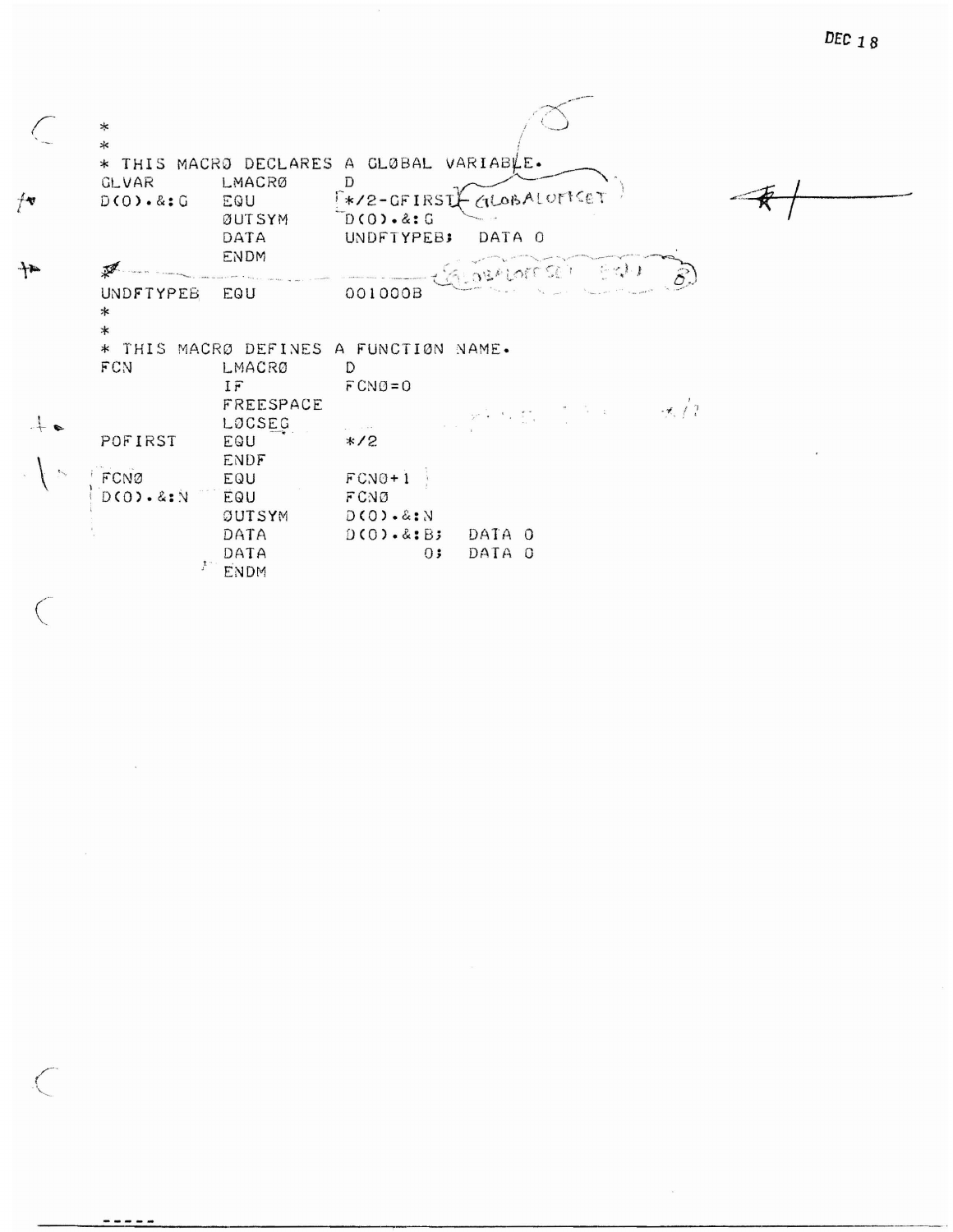$\star$  $\ast$ \* THIS MACRO ASSEMBLES THE FREE SPACE AREA. FREESPACE MACRØ FREEBLOCK EQU  $*$ /2-GFIRST EQU FREESIZE GLEN-FREEBLØCK \* FREE BLOCK.  $IF$ FREESIZE<5 **REM** NØ RØØM FØR FREE SPACE ENDF. DATA THISFREEB; DATA FREESIZE-2 DATA FREEBLOCK+FREESIZE-2; DATA FREEBLOCK+FREESIZE-2 **BSS**  $2*IFREESIZE-2-31$ DATA  $0:$ DATA FREESIZE-2 \* DUMMY BLOCK. DATA  $0;$ DATA 0 DATA FREEBLOCK; DATA FREEBLOCK sk. **ENDM**  $\ast$ THISFREEB 100000B EQU  $\ast$  $\ast$ \* THIS MACRO ASSEMBLES THE LOCAL SEGMENT. LØCSEG MACRØ LFIRST EQU  $*2$ DATA 1,77777B,0 \* "LBASE"  $\sum_{i=1}^{n} \frac{1}{i} \int_{0}^{1} \int_{0}^{1} \int_{0}^{1} \int_{0}^{1} \int_{0}^{1} \int_{0}^{1} \int_{0}^{1} \int_{0}^{1} \int_{0}^{1} \int_{0}^{1} \int_{0}^{1} \int_{0}^{1} \int_{0}^{1} \int_{0}^{1} \int_{0}^{1} \int_{0}^{1} \int_{0}^{1} \int_{0}^{1} \int_{0}^{1} \int_{0}^{1} \int_{0}^{1} \int_{0}^{1} \int_{0}^{1} \int_{0}^{1} \int_{0}^{1} \int_{$ \* FDESCR, PCTR DATA **BSS**  $2 + LLEN - 2$ **ENDM**  $\ast$ CØDEØFFSET EQU  $\mathbf{S}$ 

 $\overline{\mathbf{A}}$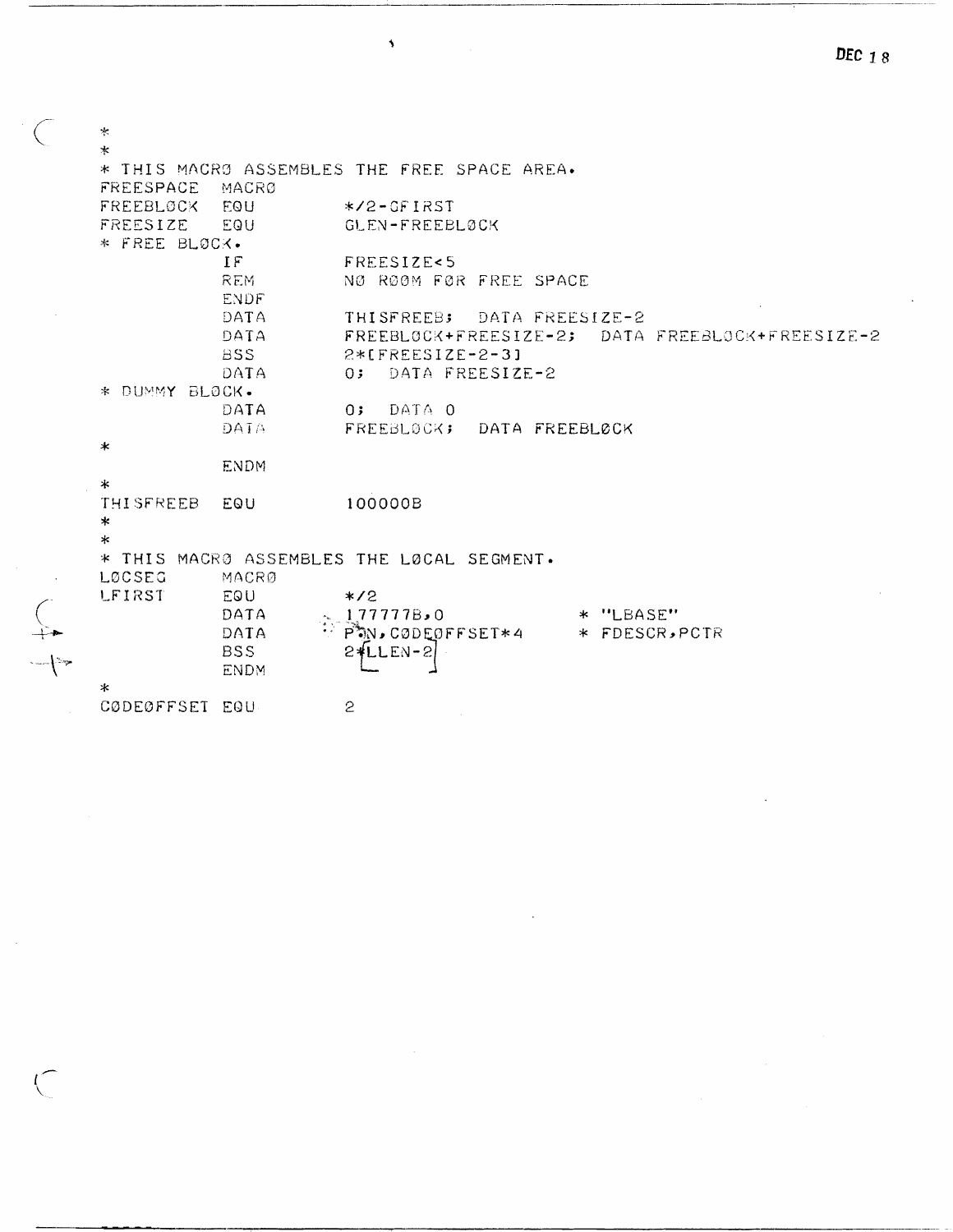```
DEC 18
```

```
\gg\mathbf{r}* THIS MACRØ BEGINS A FUNCTION BØDY.
FUNCTION
          LMACRØ
                       \Gamma* D(O) IS THE FUNCTION NAME;
* D(1) IS THE RESULT FLAG:
* D(2) IS THE NUMBER ØF STATEMENTS;
* D(3) IS THE NUMBER ØF ARGUMENTS;
* D(4) IS THE NUMBER OF ØTHER LØCALS.
\star* "PATCH UP" THE FUNCTION DIRECTORY ENTRY BY DEFINING BASE ADDRESS.
                       */2-PFIRST
D(0) \cdot 8:BEQU
           ØUTSYM
                       D(0).8:B\ast* ASSEMBLE THE FUNCTION BODY HEADER.
           DATA [D(1)]*2*12+[D(2)]; DATA [D(3)]*2*12+[D(4)]
           DATA D(0).&:L;
                                       DATA O
\star* INITIALIZE THE BYTE PØSITIØN CØUNTER.
          EQU
GENPØS
                       16
\ast* DEFINE THE MACRØ FØR DECLARING LØCAL VARIABLES (ARGS & ØTHERS).
LØCAL
           MACRØ
                       FTEMP
           NARG
           RPT
                       TEMP, (I=1, 1)CONTOME (商业)
D(0).&E(1) EQU
                       LØCNØ&7777B
LOCNO
           EQU
                       LQCNQ-1ENDR
           ENDM
\star* INITIALIZE THE LOCAL VARIABLE CURSOR.
LØCNØ
           EQU
                       -1\star* DEFINE THE MACROS FOR REFERENCING LOCAL VARIABLES.
SHØRTLØCAL MACRØ
                       EGEN8
                       000B+[D(0).&E(1)&77B]
           ENDM
\astLØNGLØCAL
          MACRØ
                       E
                       040000B + D(0) \cdot & E(1)GEN16
           ENDM
\star* DEFINE THE MACRØ FØR INDICATING STATEMENT BØUNDARIES.
STATEMENT
          MACRØ
                       E
           IF
                       STNØ+1=E(1)IF
                       E(1) < =D(2)STNØ
           EQU
                       STNØ+1D(0).&(SSTN0) EQU
                       2*1*-2*PFIRST1+ [GENPØS=8] - 4*D(0).&B;BØUTSYM
                       D(O).&(SSTNØ)ELSE.
           REM
                       T00 MANY STATEMENTS
           ENDF
           ELSE
```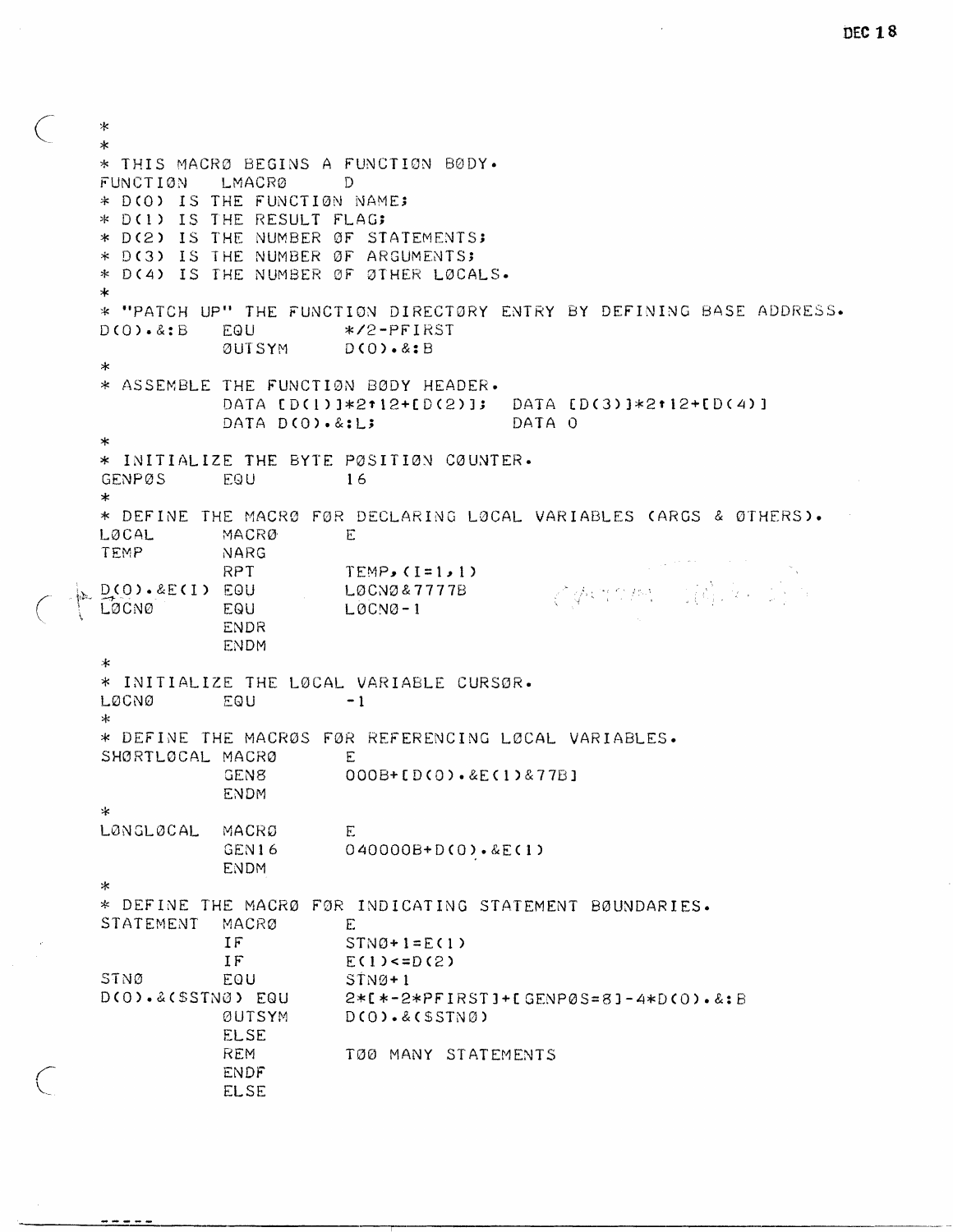STATEMENT NUMBER ØUT ØF SEQUENCE REM **ENDF ENDM**  $\star$ \* INITIALIZE THE STATEMENT COUNTER. EQU STNØ  $\Omega$  $\star$ \* DEFINE THE MACRØ WHICH TERMINATES A FUNCTION BØDY. ENDFUNCTION MACRO  $\mathbf{IF}$  $STNØ = D(2)$ **FLUSH**  $D(0) \cdot 8: L$ EQU  $1*72 - PFIRST1 - [D(0).2:B+2]$  $D(O).$ &:L **ØUTSYM** \* GENERATE THE LINE TABLE. RPT  $D(2), (I=1,1)$ DATA  $D(0) . 8(51)$ **ENDR** IF  $D(2)/2*2#D(2)$ DATA  $-1$ **ENDF ELSE REM** T00 FEW STATEMENTS **ENDF ENDM**  $\ast$ \* END ØF "FUNCTIØN" MACRØ.

**ENDM** 

 $\bigg($ 

 $\subset$ 

-----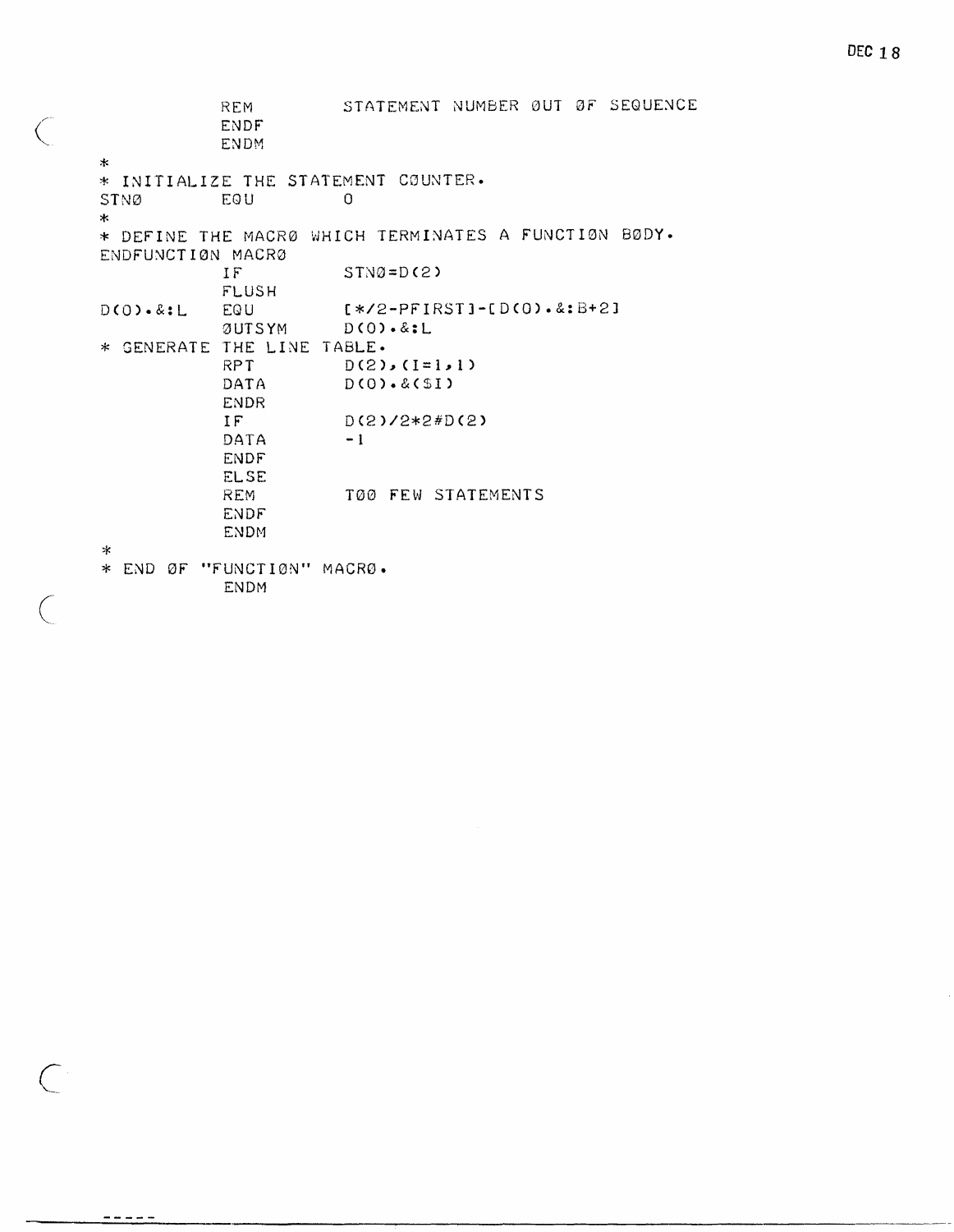| *                |             |                                                   |
|------------------|-------------|---------------------------------------------------|
| $\ast$           |             | * THIS MACRØ ØUTPUTS ØNE BYTE ØF CØDE.            |
| GEN <sub>8</sub> | MACRØ       | D                                                 |
|                  | IF          | GENP0S=16                                         |
| GENWØRD          | EQU         | $[D(1)]*2*8$                                      |
| <b>GENPØS</b>    | EQU         | 8                                                 |
|                  | <b>ELSE</b> |                                                   |
|                  | DATA        | GENWØRD! [D(1)]                                   |
| <b>GENPØS</b>    | EQU         | 16                                                |
|                  | <b>ENDF</b> |                                                   |
|                  | <b>ENDM</b> |                                                   |
| ∗                |             |                                                   |
| $\ast$           |             |                                                   |
|                  |             | * THIS MACRØ ØUTPUTS TWØ BYTES ØF CØDE.           |
| GEN16            | MACRO       | D                                                 |
|                  | IF          | $GENPØS=16$                                       |
|                  | DATA        | D(1)                                              |
|                  | <b>ELSE</b> |                                                   |
|                  | DATA        | GENWORD! [[D(1)]&177400BJ/2+8                     |
| GENWØRD          | EQU         | $[LD(1)1&000377B1*218$                            |
|                  | <b>ENDF</b> |                                                   |
|                  | <b>ENDM</b> |                                                   |
| ∗                |             |                                                   |
| $\ast$           |             |                                                   |
|                  |             | * THIS MACRØ "FLUSHES ØUT" THE LAST WØRD ØF CØDE. |
| <b>FLUSH</b>     | MACRØ       |                                                   |
|                  | IF          | $GENPØS = 8$                                      |
|                  | DATA        | GENWØRD! O                                        |
| <b>GENPØS</b>    | EQU         | 16                                                |
|                  | <b>ENDF</b> |                                                   |
|                  | IF          | $*72*2**$                                         |
|                  | DATA        | O                                                 |
|                  | ENDF        |                                                   |
|                  | <b>ENDM</b> |                                                   |

 $\bigcup$ 

 $\left(\right)$ 

 $\mathcal{C}$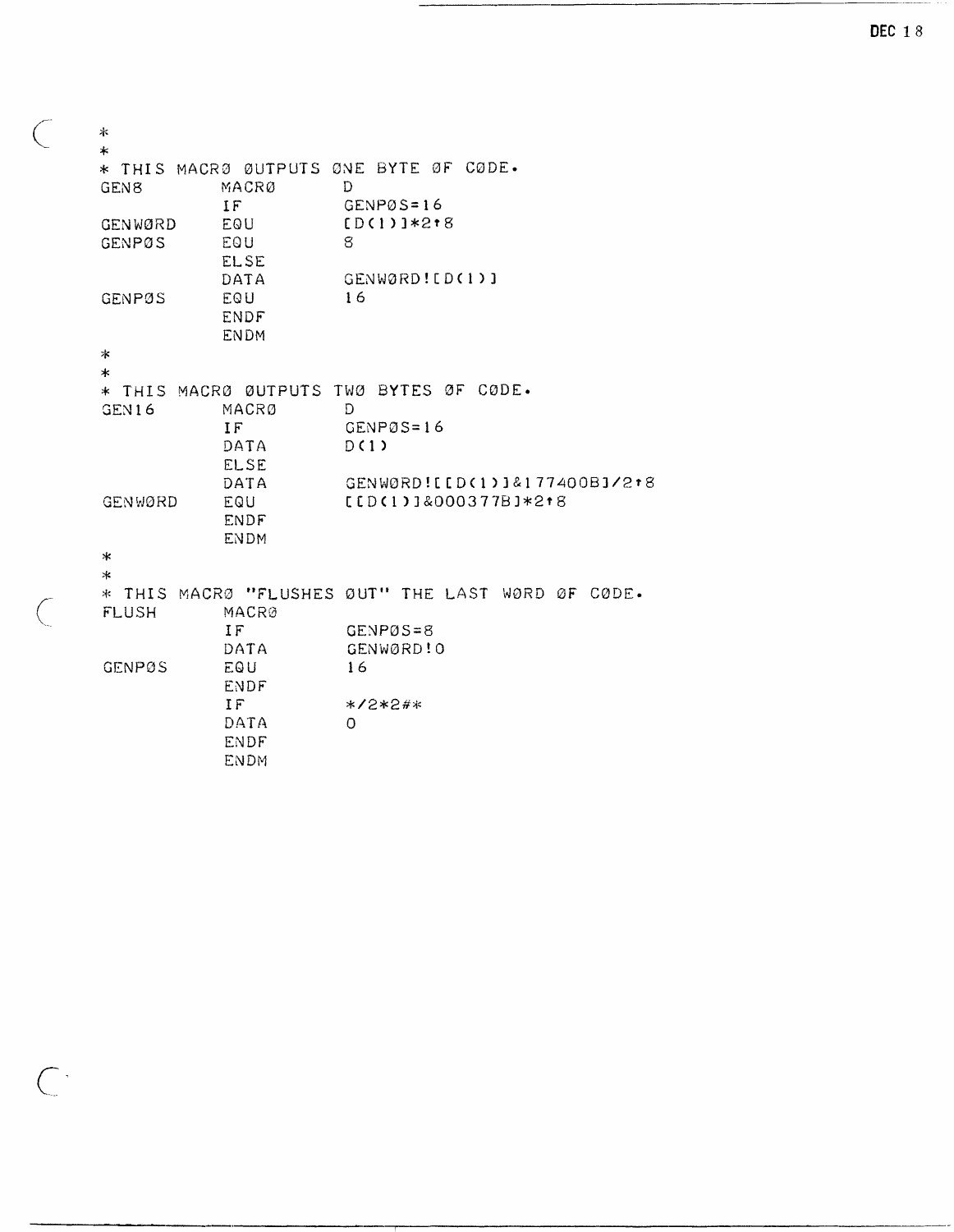$\ast$ ÷ LØNGGLØBAL MACRØ D 050000B+D(1).&:G GEN16 **ENDM**  $\star$  $\star$ \* MEMREF <SUBØPCØDE> MUST BE FØLLØWED BY A LØCAL ØR GLØBAL REFERENCE. MACRO D MEMREF  $140B + D(1)$ **GEN8 ENDM**  $\ast$ \* ASINDEXED IS OO THRØUGH 17B. **20B** ASSIGN EQU  $21B$ ASNØRESULT EQU **REFERENCE** EQU **22B TESTDEF** EQU  $23B$ \* 24B THRØUGH 37B ARE UNUSED.  $\ast$  $\ast$ D. **GENSCALAR** MACRØ 200B+D(1) GEN8 **ENDM**  $\ast$ **IDENTITY** EQU  $00B$ NEGATIVE EQU  $01B$  $FLQGR$ EQU  $02B$ CEILING EQU  $03B$ MAGNITUDE EQU  $04B$  $05B$  $NOT$ EQU **TESTNUM** EOU  $06B$ CONVERT EQU 07B SUM<sup>®</sup> EQU  $10B$  $1.111$ DIFFERENCE EQU PRØDUCT EQU  $12B$ EOU **QUØTIENT** 13B **AND** EQU  $14B$ ØR EQU **15B LESS** EQU 165 ECHAL 17B EQU  $\star$  $\star$ INDEX MACRO D GEN8 220B+D(1) **ENDM**  $\star$  $\star$ SHØRTCØNST MACRØ Đ. IF  $D(1) < 0$ 120000B+0010000B-D(1)] GEN16 **ELSE** CEN16 120000B+D(1) ENDF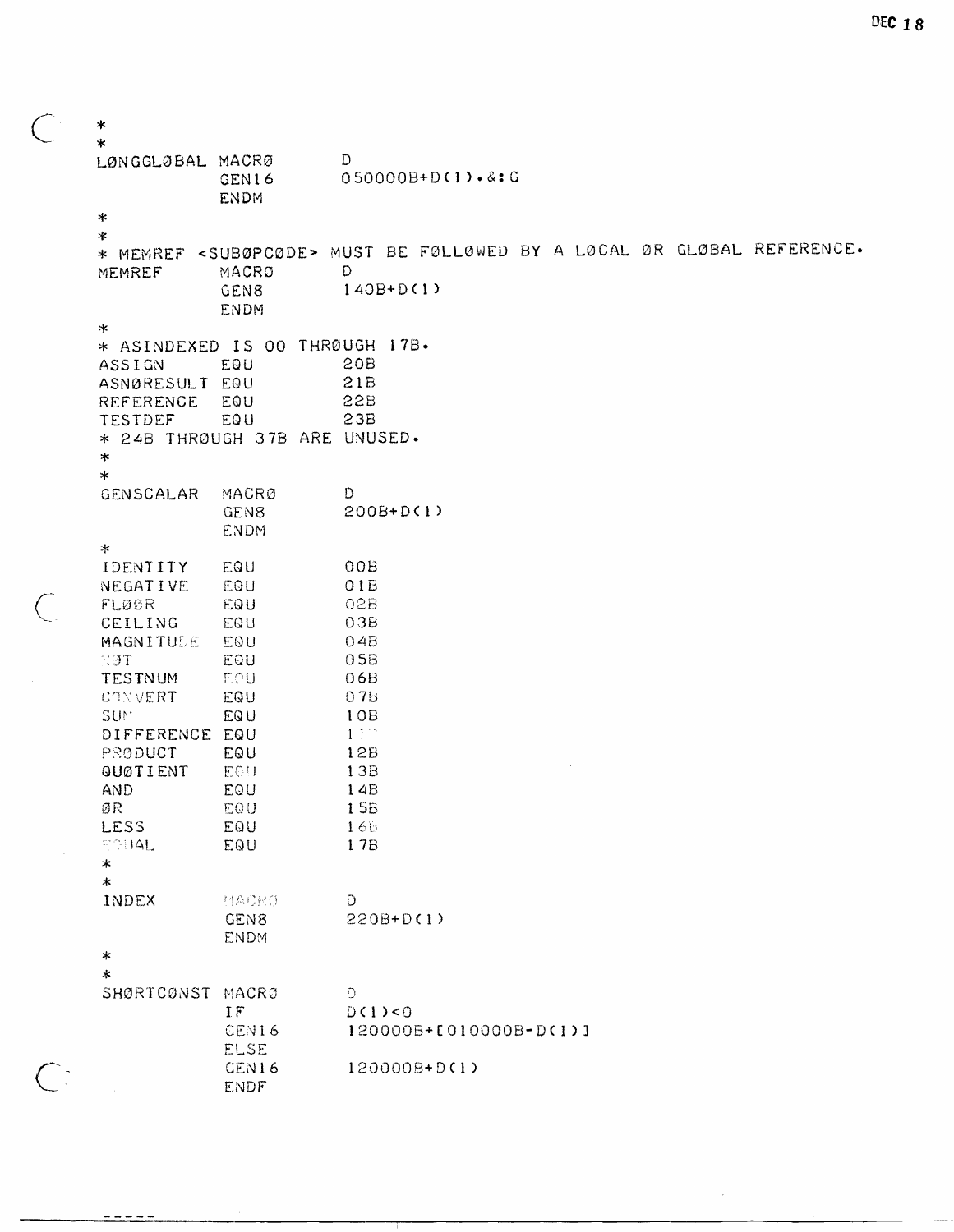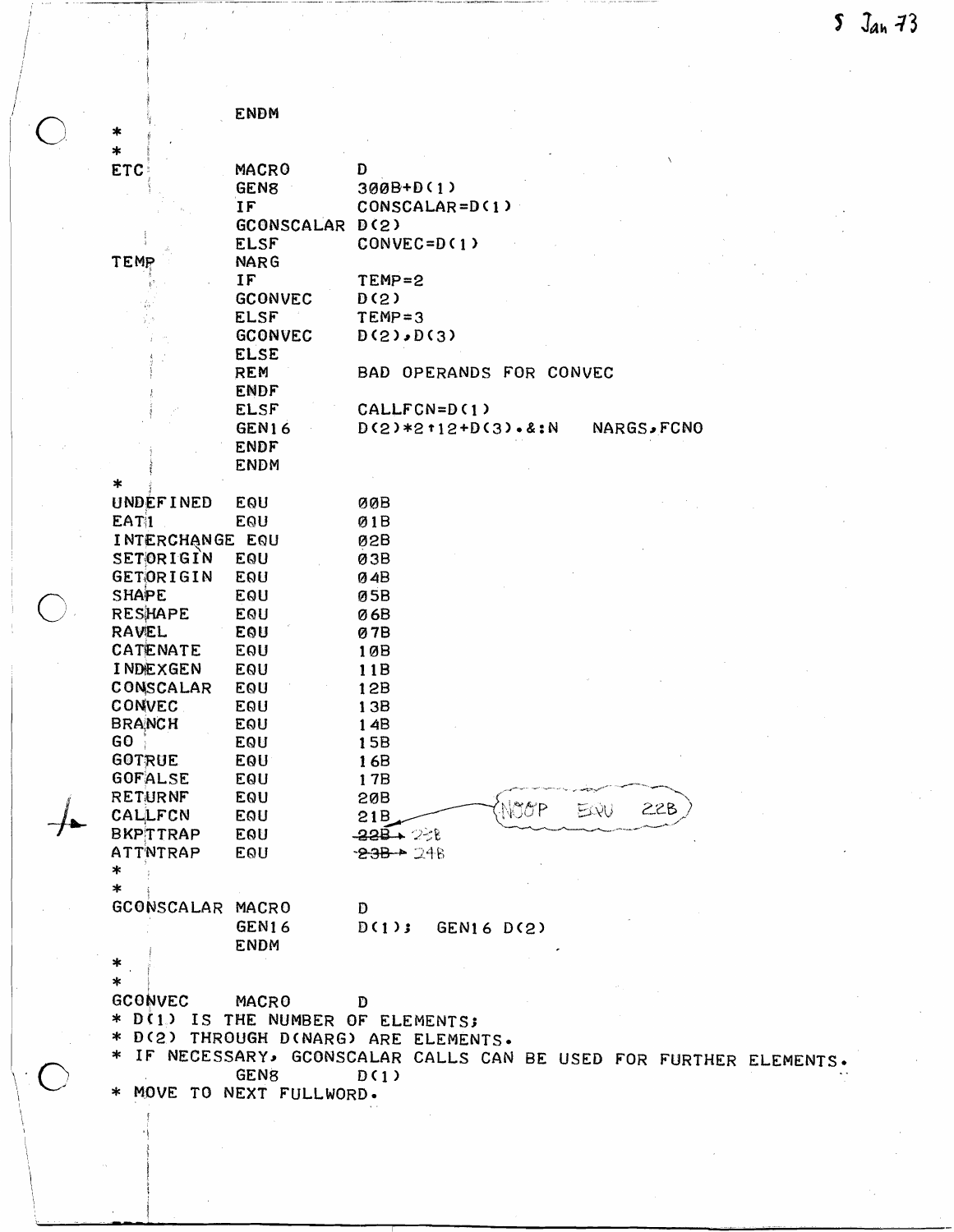| <b>TEMP</b>        | <b>FLUSH</b><br><b>NARG</b> |                                                      |  |
|--------------------|-----------------------------|------------------------------------------------------|--|
|                    | <b>RPT</b>                  | $[TEMP - 1] \cdot (I = 2 \cdot 1)$                   |  |
|                    | GCONSCALAR D(I)             |                                                      |  |
|                    | <b>ENDR</b><br><b>ENDM</b>  |                                                      |  |
|                    |                             |                                                      |  |
| * DESCRIPTOR TYPES |                             |                                                      |  |
| INTTYPEB           | EQU                         | 020000B                                              |  |
| <b>CHTYPEB</b>     | EOU                         | 010000B                                              |  |
| $\ast$<br>*        |                             |                                                      |  |
| <b>ENDRROGRAM</b>  | MACRO                       |                                                      |  |
| PØLEN              | EOU                         | */2-PFIRST                                           |  |
|                    | OUTSYM                      | GFIRST, FREEBLOCK, GLEN, LFIRST, LLEN, PFIRST, PØLEN |  |
|                    | <b>END</b>                  |                                                      |  |
|                    | <b>ENDM</b>                 |                                                      |  |
| $\ast$<br>$\star$  |                             |                                                      |  |
|                    | FREEZE                      |                                                      |  |
|                    | <b>END</b>                  |                                                      |  |
|                    |                             |                                                      |  |
|                    |                             |                                                      |  |
|                    |                             |                                                      |  |
|                    |                             |                                                      |  |
|                    |                             |                                                      |  |
|                    |                             |                                                      |  |
|                    |                             |                                                      |  |
|                    |                             |                                                      |  |
|                    |                             |                                                      |  |
|                    |                             |                                                      |  |

 $\sim$   $\Lambda$ 

 $\mathcal{L}$ 

 $\sim$  7

 $\overline{\bigcap}$ 

 $\subset$ 

 $\left($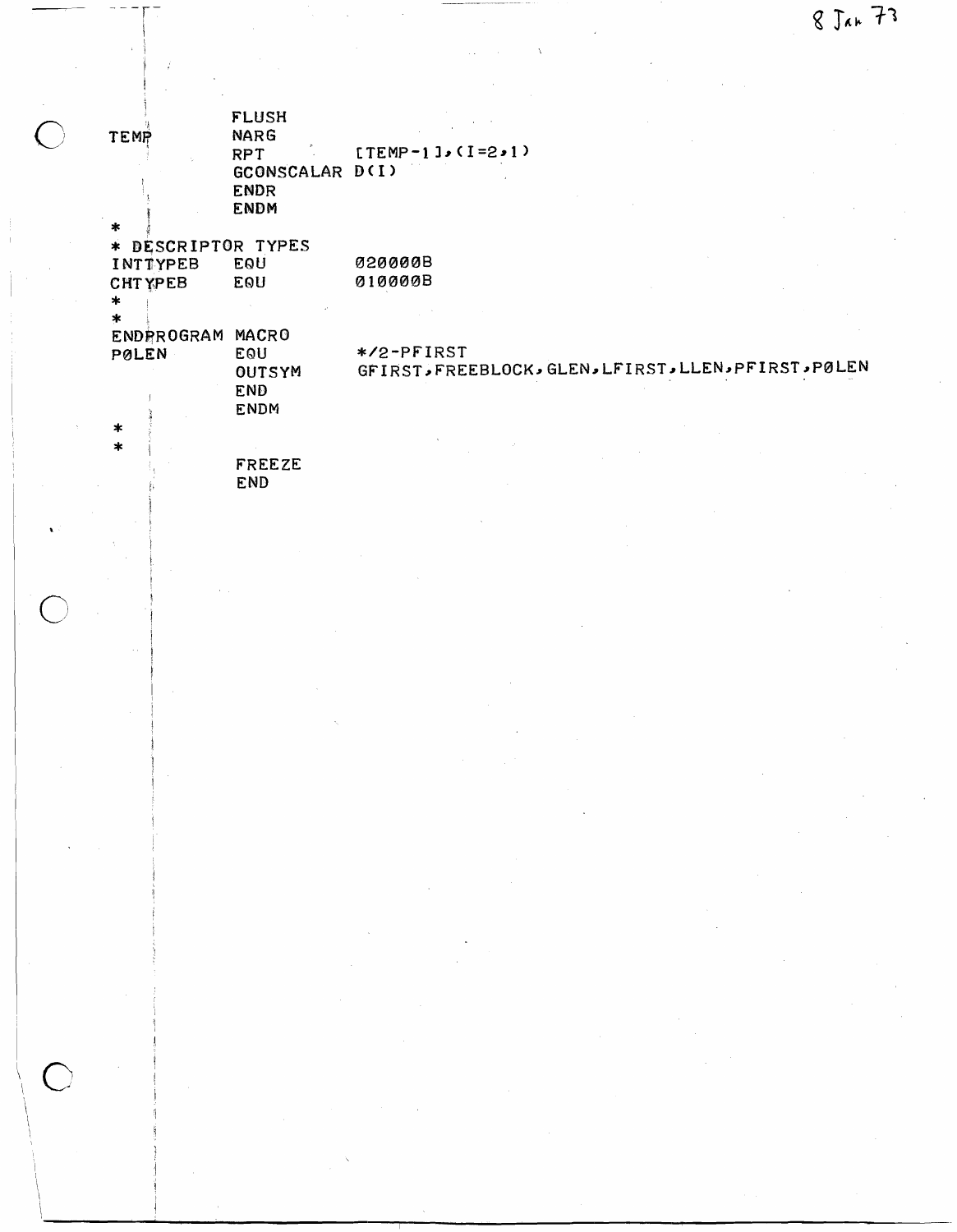|                          | $\ast$            |                   |                                                     |
|--------------------------|-------------------|-------------------|-----------------------------------------------------|
| $\overline{\phantom{0}}$ | $\ast$            |                   |                                                     |
|                          | <b>ENDPRØGRAM</b> | MACRØ             |                                                     |
|                          | POLEN             | EQU               | $*2$ -PFIRST                                        |
|                          |                   | <b>ØUTSYM</b>     | GFIRST, FREEBLØCK, GLEN, LFIRST, LLEN, PFIRST, PLEN |
|                          |                   | ENDM <sup>*</sup> |                                                     |
|                          |                   |                   |                                                     |
|                          | $\mathcal{Y}$     | $-E$ , $RN$ , $R$ |                                                     |
|                          | ¥                 |                   |                                                     |
|                          |                   | 王良还不              |                                                     |
|                          |                   | … した              |                                                     |
|                          |                   |                   |                                                     |

 $\hat{\mathcal{A}}$ 

 $\frac{1}{2}$ 

 $\begin{array}{c} 1 \\ 1 \\ 1 \\ 1 \end{array}$ 

 $\hat{\mathbf{I}}$ 

 $\begin{pmatrix} 1 & 1 \\ 1 & 1 \\ 1 & 1 \end{pmatrix}$ 

 $\ddot{\phantom{a}}$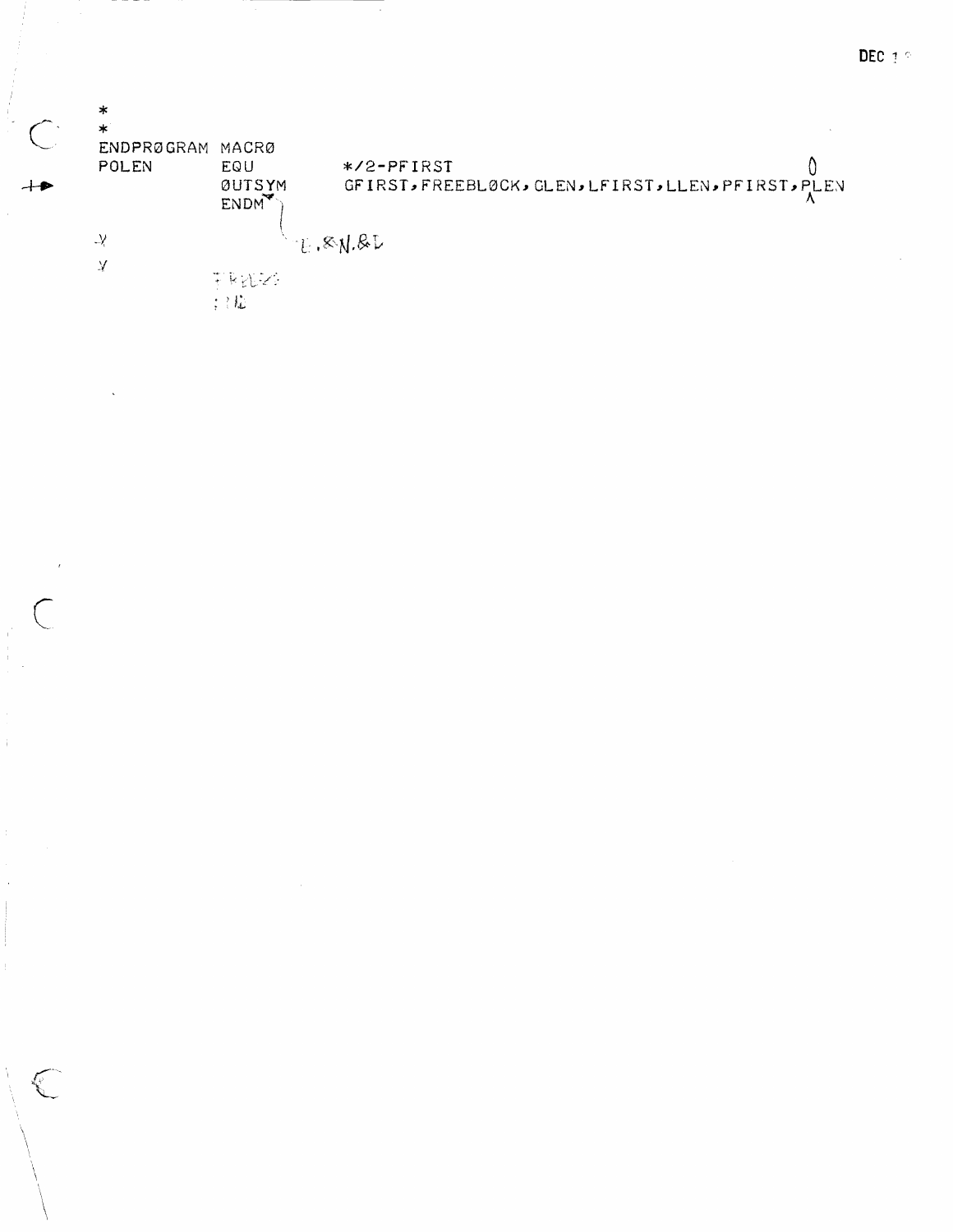File: TPFACT

|           | ∗.<br>$\ast$                                             |     |                                                                                             |                                                                                 | META-APL ASSEMBLY TEST PROGRAM                                                                                            |              |                                                                                                                                                                                                       |  |
|-----------|----------------------------------------------------------|-----|---------------------------------------------------------------------------------------------|---------------------------------------------------------------------------------|---------------------------------------------------------------------------------------------------------------------------|--------------|-------------------------------------------------------------------------------------------------------------------------------------------------------------------------------------------------------|--|
|           | ∗<br>$\ast$<br>$\ast$<br>$\ast$<br>$\ast$<br>∗<br>$\ast$ | DEL | DEL $R$ + $F$ N<br>$[2] R + 1$<br>[3] BRANCH O<br>$[24]$ R + N $(IMES)$ F N-1<br>[5] RETURN |                                                                                 | [1] BRANCH (2 4)[10RG + N>0]<br>probach                                                                                   |              |                                                                                                                                                                                                       |  |
|           |                                                          |     | PRØGRAM                                                                                     |                                                                                 | 40.40                                                                                                                     |              |                                                                                                                                                                                                       |  |
|           | $\star$<br>$\mathsf P$<br>F<br>$\ast$                    |     | FCN<br>FCN                                                                                  |                                                                                 |                                                                                                                           |              |                                                                                                                                                                                                       |  |
|           | $\overline{P}$                                           |     | FUNCTION<br><b>ETC</b><br>ETC                                                               | STATEMENT<br>SHØRTCØNST<br><b>ENDFUNCTION</b>                                   | 0.1.0.0<br>1<br>$(\widetilde{2})$<br>CALLFCN, 1, F<br>ATTNTRAP                                                            |              | $\mathcal{L}_{\mathcal{C}} = \mathbb{C}^{\mathbb{N}}$ , where $\mathbb{C}^{\mathbb{N}}$ , $\left(\mathbb{C}^{\mathbb{N}}\right)$ , $\mathbb{C}^{\mathbb{N}}$ , $\left(\mathbb{C}^{\mathbb{N}}\right)$ |  |
|           | $\ast$<br>$\overline{F}$                                 |     | FUNCTION<br>LØCAL<br>LØCAL                                                                  |                                                                                 | 1, 5, 1, 1<br>$\mathbb{R}$<br>N                                                                                           |              |                                                                                                                                                                                                       |  |
|           | $\star$<br>本                                             |     | <b>ETC</b><br>ETC<br>ETC<br>INDEX<br>ETC                                                    | STATEMENT<br>SHØRTCØNST<br>SHØRTLØCAL<br><b>GENSCALAR</b><br>GENSCALAR          | 1<br>0<br>N<br>INTERCHANGE<br>LESS<br>GETØRIGIN<br>SUM<br>CØNVEC, 2, ((INTTYPEB, 2), (INTTYPEB, 4))<br>1<br><b>BRANCH</b> |              |                                                                                                                                                                                                       |  |
|           | $\ast$                                                   |     | MEMREF                                                                                      | STATEMENT<br>SHØRTCØNST                                                         | $\mathfrak{p}$<br>1<br>ASNØRESULT;                                                                                        | SHØRTLØCAL R |                                                                                                                                                                                                       |  |
|           | $\ast$                                                   |     | 医气<br>ETC                                                                                   | STATEMENT<br>SHØRTCØNST                                                         | 3<br>$\circ$<br>BRANCH                                                                                                    |              |                                                                                                                                                                                                       |  |
| $\bigcup$ |                                                          |     | ETC                                                                                         | STATEMENT<br>SHØRTCØNST<br>SHØRTLØCAL<br>GENSCALAR<br>SHORTLOCAL N<br>GENSCALAR | 4<br>1<br>N<br>DIFFERENCE<br>CALLFCN, 1, F<br>PRODUCT                                                                     |              |                                                                                                                                                                                                       |  |

 $\ddot{i}$ 

 $\frac{1}{2}$ 

 $\bar{1}$ 

 $\frac{1}{2}$ 

**DEC 18**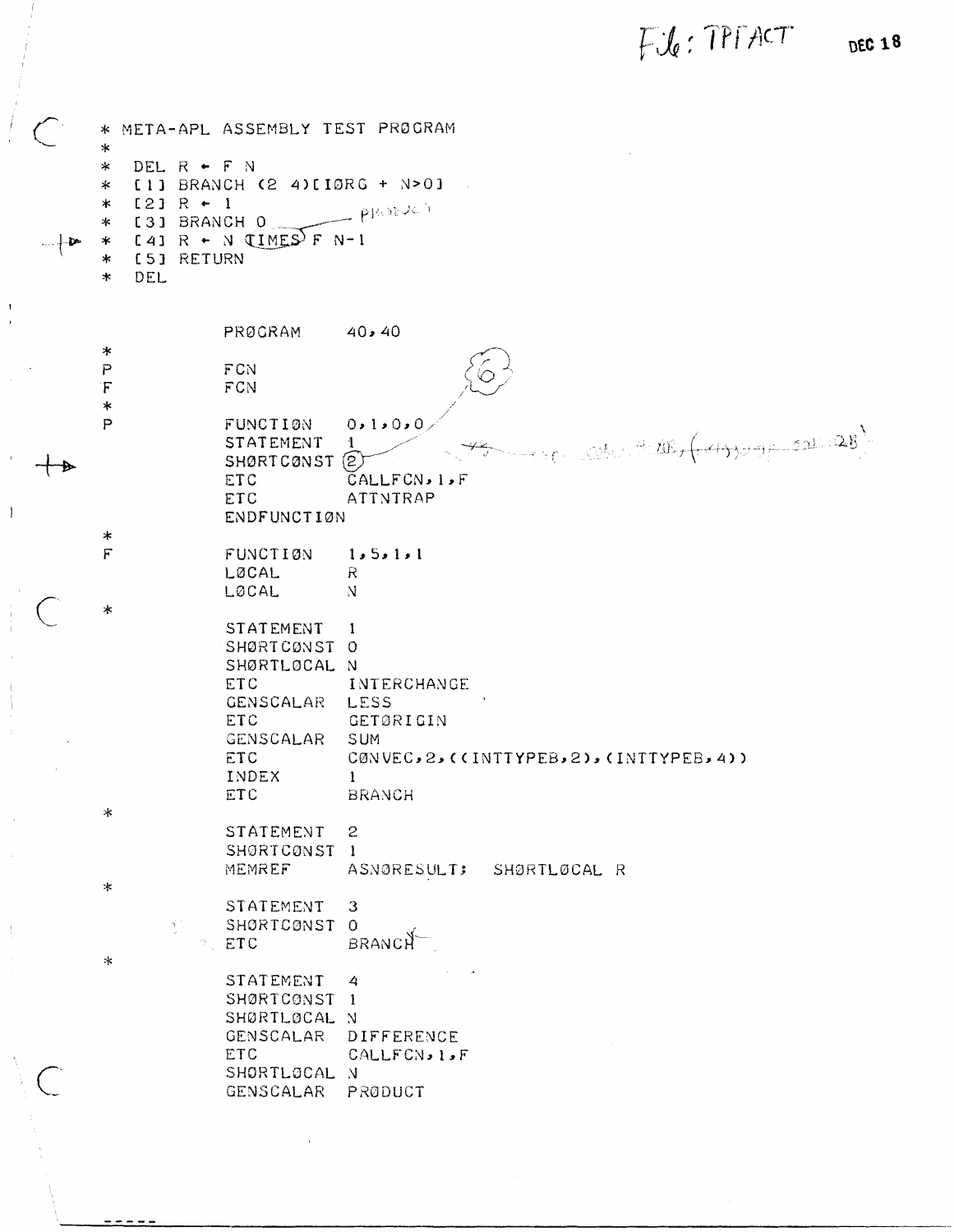MEMREF ASNØRESULT; SHØRTLØCAL R

- STATEMENT 5 ETC RETURNF
- ENDFUNCTION

 $\ast$ 

 $\sim$ 

 $\bar{1}$ 

 $\subset$ 

ENDPRØGRAM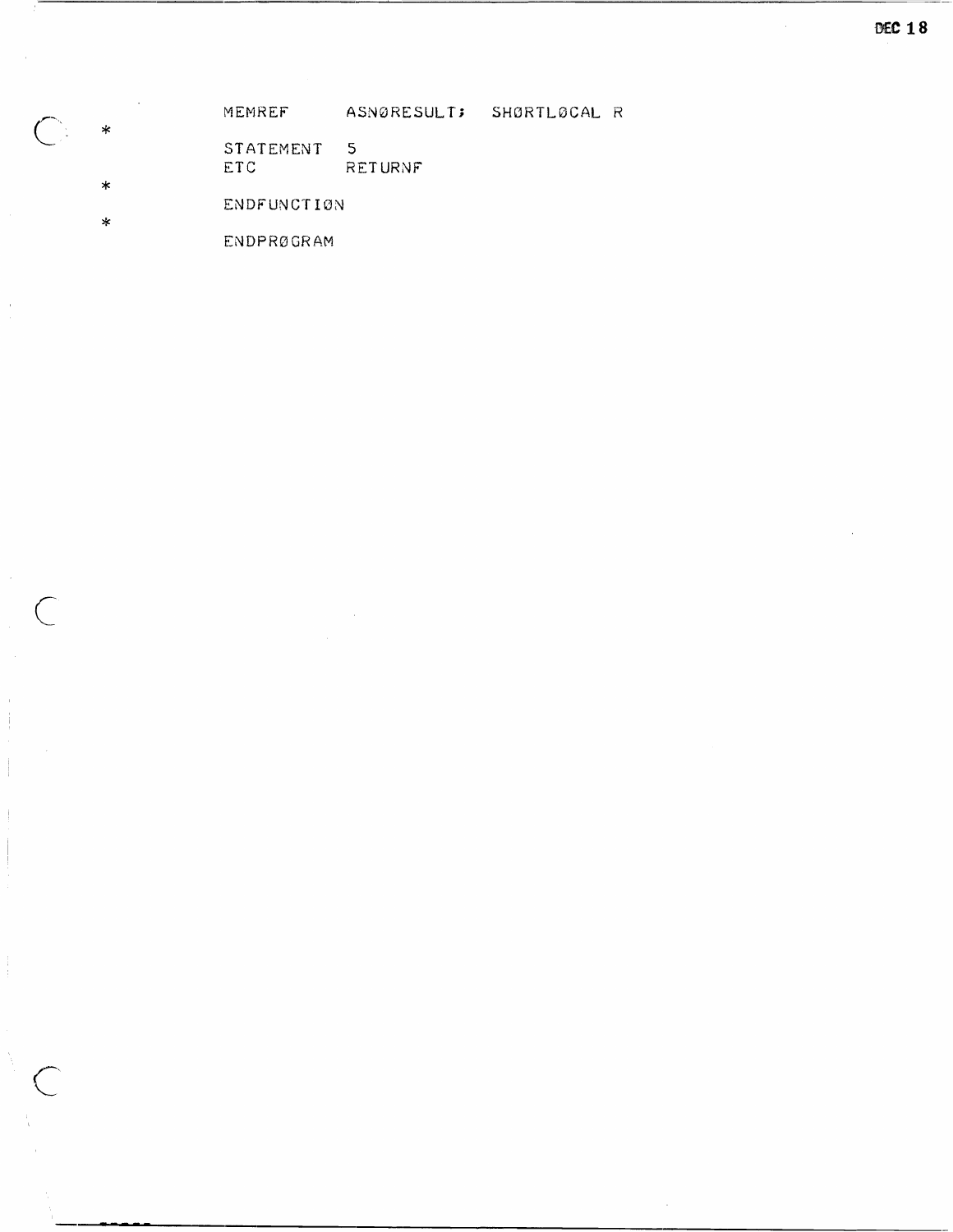$fil_{\epsilon}$  TPIX

PROGRAM  $100,40$ A **GLVAR**  $\mathbf B$ **GLVAR**  $\mathbf C$ **GLVAR**  $\mathbf I$ **GLVAR** J **GLVAR** К GLVAR  $\star$ P FCN  $\star$ P **FUNCTION**  $0.14.000$ SETORIGIN 1 **STATEMENT** 1 SHORTCONST 1 SETORIGIN **ETC** ETC EAT1 A-(2 2 2) RESHAPE INDEXGEN 8 **STATEMENT**  $\overline{c}$ SHORTCONST 8 **ETC** INDEXGEN **ETC** CONVEC,3%(CINTTYPEB,2),CINTTYPEB,2),CINTTYPEB,2)) **ETC** RESHAPE. **MEMREF** ASNORESULT; LONGGLOBAL A B+C+(SHAPE A) RESHAPE 0 **STATEMENT** 3 SHORTCONST Ø LONGGLOBAL A **ETC SHAPE ETC RESHAPE MEMREF** ASSIGN; LONGGLOBAL C **MEMREF** ASNORESULT; LONGGLOBAL B  $I+1$ **STATEMENT** 4 SHORTCONST 1 MEMREF ASNORESULT; LONGGLOBAL I  $J-1$ **STATEMENT** 5 SHORTCONST 1 **MEMREF** ASNORESULT; LONGGLOBAL J  $K+1$ **STATEMENT** 6 SHORTCONST<sub>1</sub> MEMREF ASNORESULT; LONGGLOBAL K  $BIO \rightarrow J \rightarrow KI + ACI \rightarrow J \rightarrow KI$ **STATEMENT** 7 LONGGLOBAL K; LONGGLOBAL J; LONGGLOBAL I LONGGLOBAL A **INDEX** 3 LONGGLOBAL K; LONGGLOBAL J; LONGGLOBAL I MEMREF 3; LONGGLOBAL B **ETC** EAT1  $x - K + 1$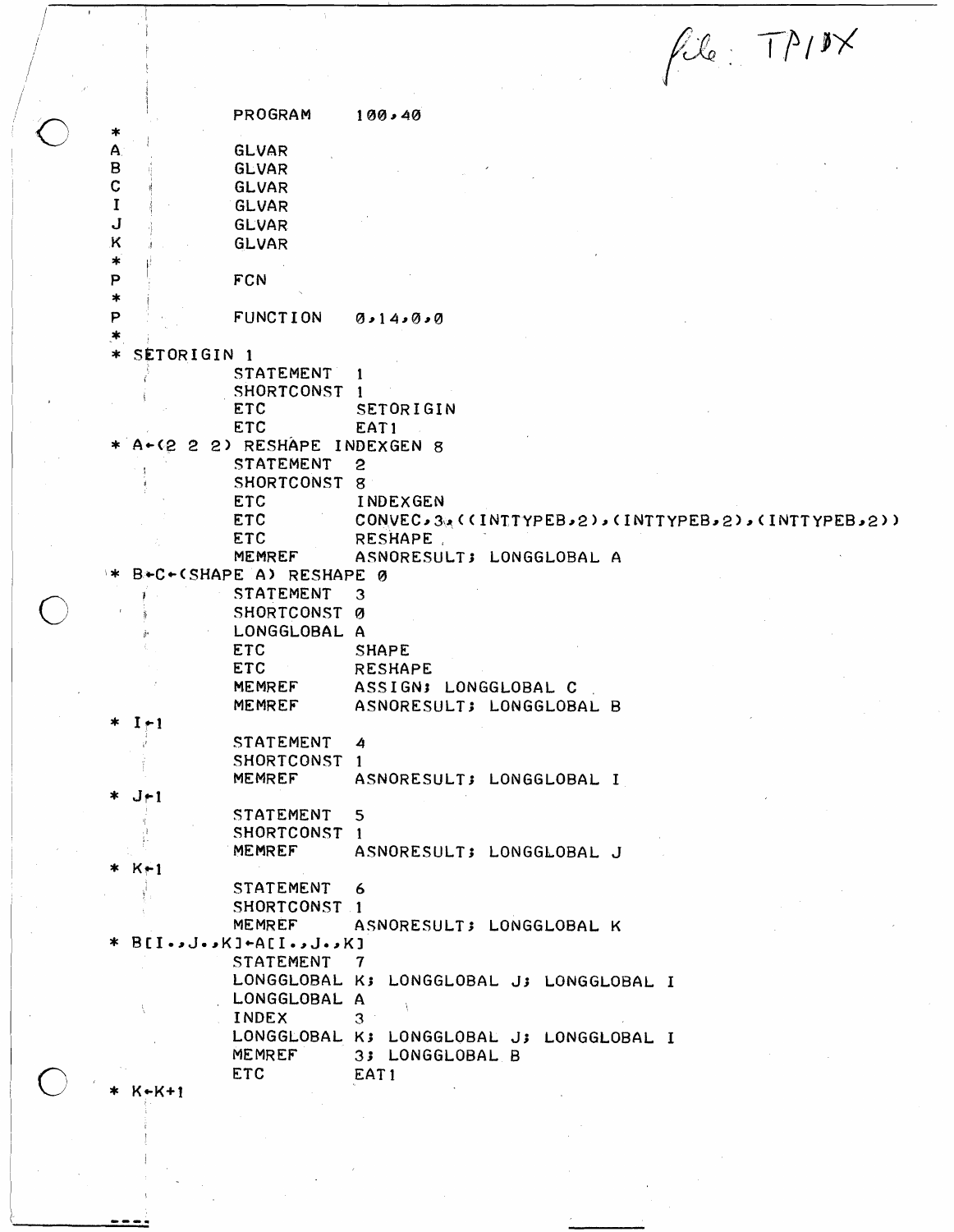STATEMENT 8 SHORTCONST 1 LONGGLOBAL K GENSCALAR SUM MEMREF ASNORESULT; LONGGLOBAL K BRANCH 7 PRODUCT INDEXGEN K LESS 3 STATEMENT 9 SHORTCONST 3 LONGGLOBAL K GENSCALAR LESS ETC INDEXGEN SHORTCONST 7 GENSCALAR PRODUCT ETC BRANCH  $J-J+1$ STATEMENT 10 SHORTCONST 1 LONGGLOBAL J GENSCALAR SUM MEMREF ASNORESULT; LONGGLOBAL J BRANCH 6 PRODUCT INDEXGEN J LESS 3 STATEMENT 11 SHORTCONST 3 LONGGLOBAL J GENSCALAR LESS ETC INDEXGEN SHORTCONST 6 GENSCALAR PRODUCT ETC BRANCH<br>\* I + I + 1  $1 - 1 + 1$ STATEMENT 12 SHORTCONST 1 LONGGLOBAL I GENSCALAR SUM MEMREF ASNORESULT; LONGGLOBAL I<br>BRANCH 5 PRODUCT INDEXGEN I LESS 3<br>STATEMENT 13 STATEMENT SHORTCONST 3  $\hat{\mathbf{I}}$ LONGGLOBAL I GENSCALAR LESS ETC INDEXGEN SHORTCONST 5 GENSCALAR PRODUCT ETC \$ BRANCH<br>ATTNTRAP STATEMENT 14 ETC ATTNTRAP \* **ENDFUNCTION** \* ENDPROGRAM

I / / / / / /  $\hat{\bigcirc}$ 

*j*

o

 $\begin{array}{|c|} \hline \end{array}$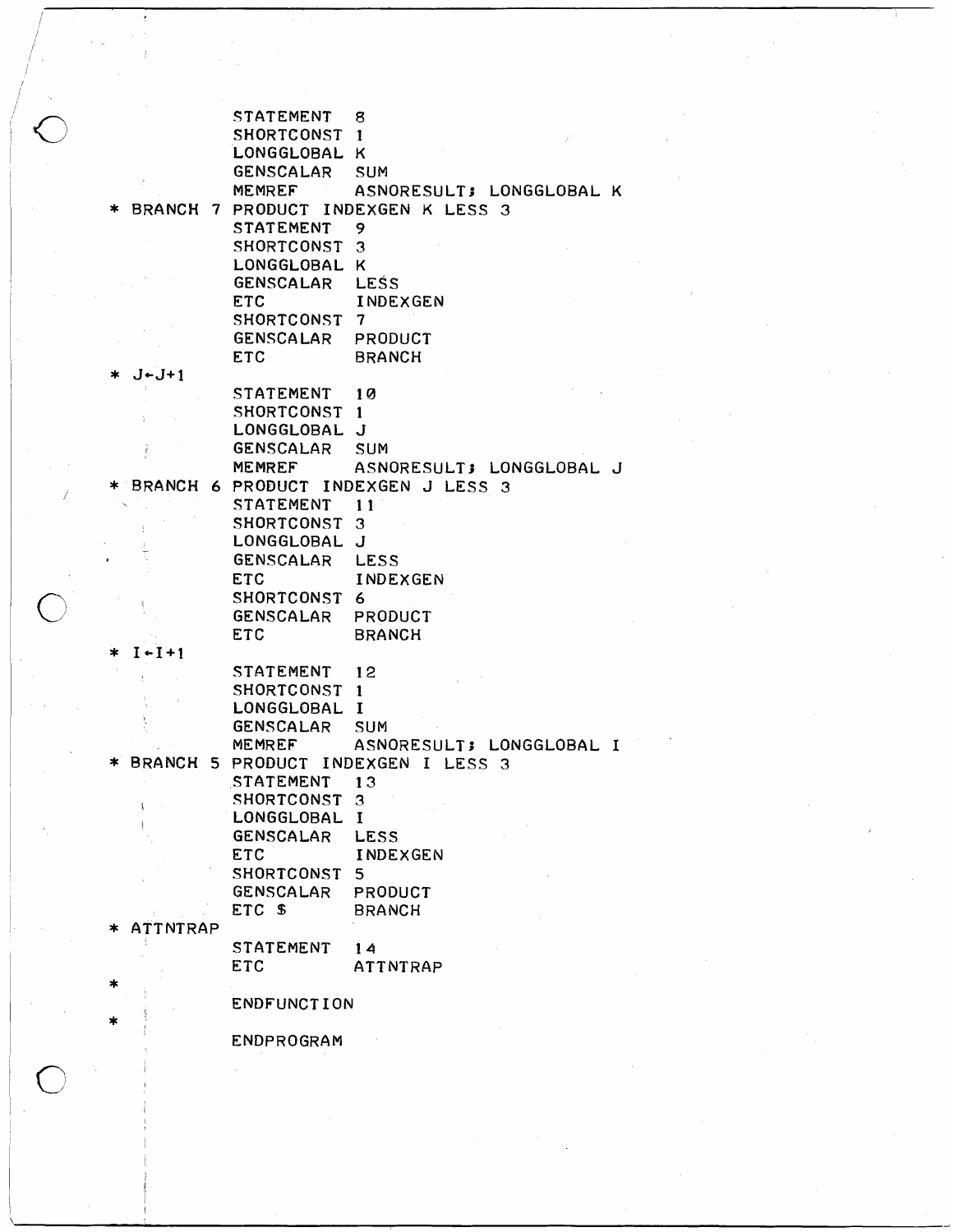File: TPREF

**PRØGRAM**  $40.40$ **GLVAR**  $FGM$ FCN FCN FUNCTION  $0.2.0.0$ **STATEMENT**  $\mathbf{1}$ REFERENCE: LOVCOLOBAL A MEMREF CALLFCN, 1, F ETC STATEMENT  $\mathfrak{S}$ / TINTRAP ETC ENDFUNCTION FUNCTION  $0, 3, 1, 1$ LOCAL  $t_{\rm s}$  ,  $\times$ STATEMENT  $\mathbf{I}$ **MEMREF** REFERENCE: LONGLOCAL L MEMREF REFERENCE: LØNGLØCAL X CALLFCN, 2, G ETC STATEMENT -2 ETC ATINTRAP STATEMENT  $3<sup>1</sup>$ ETC RETURNF ENDFUNCTION FUNCTION  $0.3.2.0$  $X \cdot Y$ **LOCAL** STATEMENT  $\mathbf{1}$ SHØRTCONST 1 **MEMREF** ASNORESULT: LØNGLØCAL X STATEMENT S SHØRTCØNST 2 MEMREF ASNØRESULT: LONGLOCAL Y  $\mathcal{S}^-$ STATEMENT ETC RETURNF ENDFUNCTION

**ENDPROGRAM** 

 $\frac{1}{2}$  $\Delta$ 

 $\ast$  $\mathsf{P}$ 

 $\overline{r}$ 

d

 $\pm$  $\bar{\wp}$ 

 $\star$  $\mathbf{F}$ 

∗  $\mathbb{G}$ 

 $\mathcal{M}$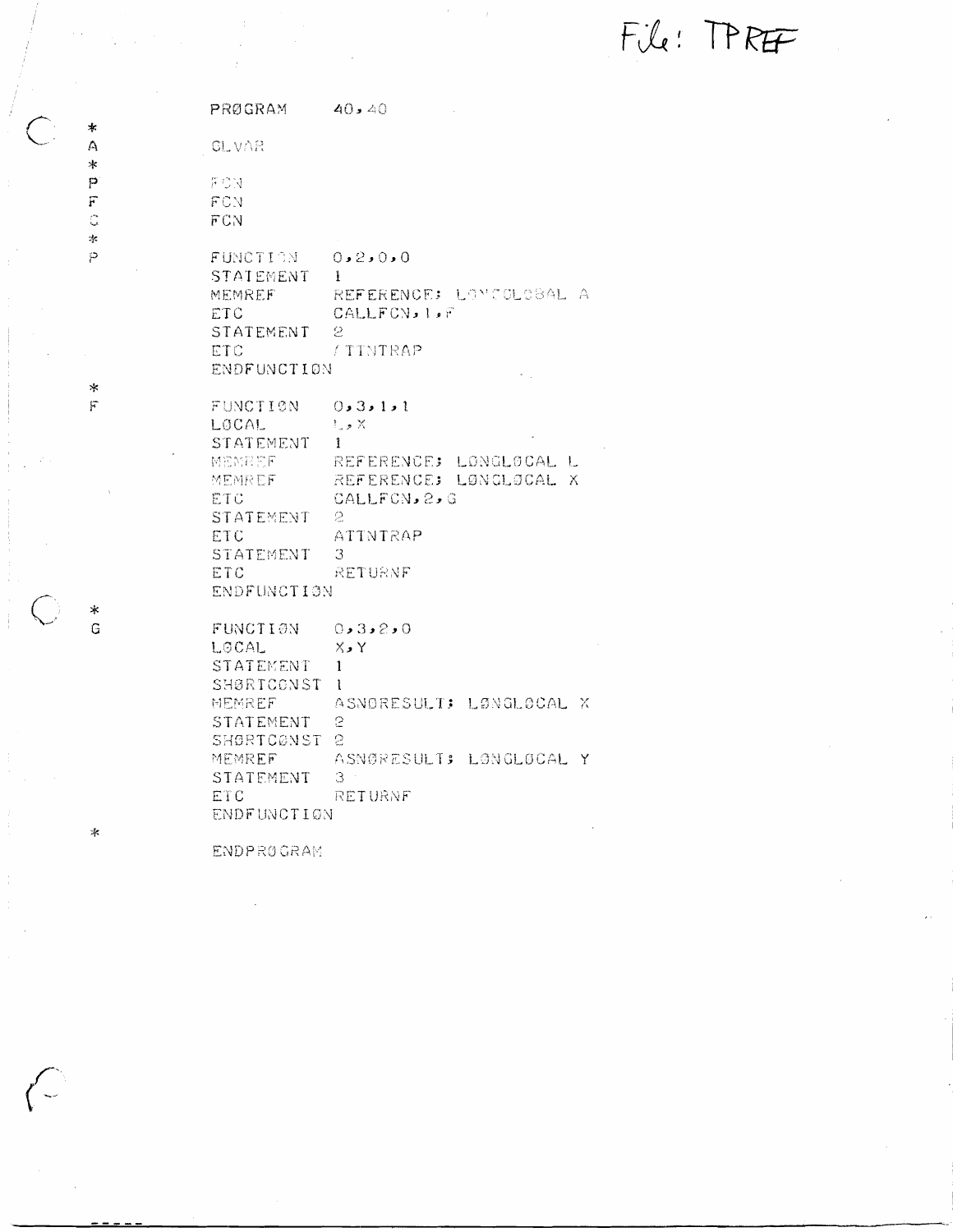8 Jan 73

 $116.797111$ 

 $\mathsf{A}$ 

| ∗            |                        | PROGRAM                                     | 200,50                                 |
|--------------|------------------------|---------------------------------------------|----------------------------------------|
| Α            |                        | <b>GLVAR</b>                                |                                        |
|              |                        |                                             |                                        |
| $\mathbf{B}$ |                        | <b>GLVAR</b>                                |                                        |
| $\mathbf I$  |                        | <b>GLVAR</b>                                |                                        |
| R<br>$\ast$  |                        | <b>GLVAR</b>                                |                                        |
| P            |                        | FCN                                         |                                        |
| Ð            |                        | <b>FCN</b>                                  |                                        |
| $\ast$       |                        |                                             |                                        |
| P            |                        | FUNCTION 0.16.000                           |                                        |
| $\ast$       | SETORIGIN <sub>1</sub> |                                             |                                        |
|              |                        | STATEMENT                                   | Ŧ                                      |
|              |                        | SHORTCONST 1                                |                                        |
|              |                        | <b>ETC</b>                                  | SETORIGIN                              |
|              |                        | ETC                                         | EAT1                                   |
|              |                        | 1.0 PRODUCT INDEXGEN 25                     |                                        |
|              |                        | STATEMENT                                   | 2                                      |
|              |                        | SHORTCONST 25                               |                                        |
|              |                        | <b>ETC</b>                                  | INDEXGEN                               |
|              |                        | <b>ETC</b>                                  | CONSCALAR, (040000B, 000200B)          |
|              |                        | GENSCALAR PRODUCT                           |                                        |
|              |                        | <b>MEMREF</b>                               | ASNORESULT; LONGGLOBAL A               |
|              | $B + A + A$            |                                             |                                        |
|              |                        | STATEMENT                                   | 3                                      |
|              |                        | LONGGLOBAL A                                |                                        |
|              |                        | LONGGLOBAL A                                |                                        |
|              |                        | <b>GENSCALAR</b>                            | SUM                                    |
|              |                        | MEMREF                                      | ASNORESULT; LONGGLOBAL B               |
| ∗            | $I+1$ . $\emptyset$    |                                             |                                        |
|              |                        | STATEMENT                                   | 4                                      |
|              |                        | <b>ETC</b>                                  | CONSCALAR, (040000B, 000200B)          |
|              |                        | <b>MEMREF</b>                               | ASNORESULT; LONGGLOBAL I               |
|              |                        | $LQOP: R+DEA \rightarrow B \rightarrow I$ ] |                                        |
|              |                        | <b>STATEMENT</b>                            | 5                                      |
|              |                        |                                             | LONGGLOBAL I; LONGGLOBAL B; LONGGLOBAL |
|              |                        | <b>ETC</b>                                  | CALLFCN, 3, D                          |
|              |                        | MEMREF                                      | ASNORESULT; LONGGLOBAL R               |
|              | * ATTNTRAP             |                                             |                                        |
|              |                        | STATEMENT                                   | 6                                      |
|              |                        | <b>ETC</b>                                  | ATTNTRAP                               |
|              |                        |                                             | BRANCH LOOP PRODUCT INDEXGEN (I+I+1)<5 |
|              |                        | STATEMENT                                   | $\overline{\mathbf{7}}$                |
|              |                        | SHORTCONST                                  | 5                                      |
|              |                        | SHORTCONST 1                                |                                        |
|              |                        | LONGGLOBAL I                                |                                        |
|              |                        | GENSCALAR                                   | <b>SUM</b>                             |
|              |                        | <b>MEMREF</b>                               | ASSIGN; LONGGLOBAL I                   |
|              |                        | GENSCALAR                                   | LESS                                   |
|              |                        | <b>ETC</b>                                  | INDEXGEN                               |
|              |                        | SHORTCONST                                  | 5                                      |
|              |                        | GENSCALAR PRODUCT                           |                                        |
|              |                        | <b>ETC</b>                                  | <b>BRANCH</b>                          |
|              |                        | $R \div (0 \ 0 \ 1 \ 1)$ AND (0 1           | Ø<br>1 <sub>2</sub>                    |
|              |                        |                                             |                                        |

 $\bigcirc$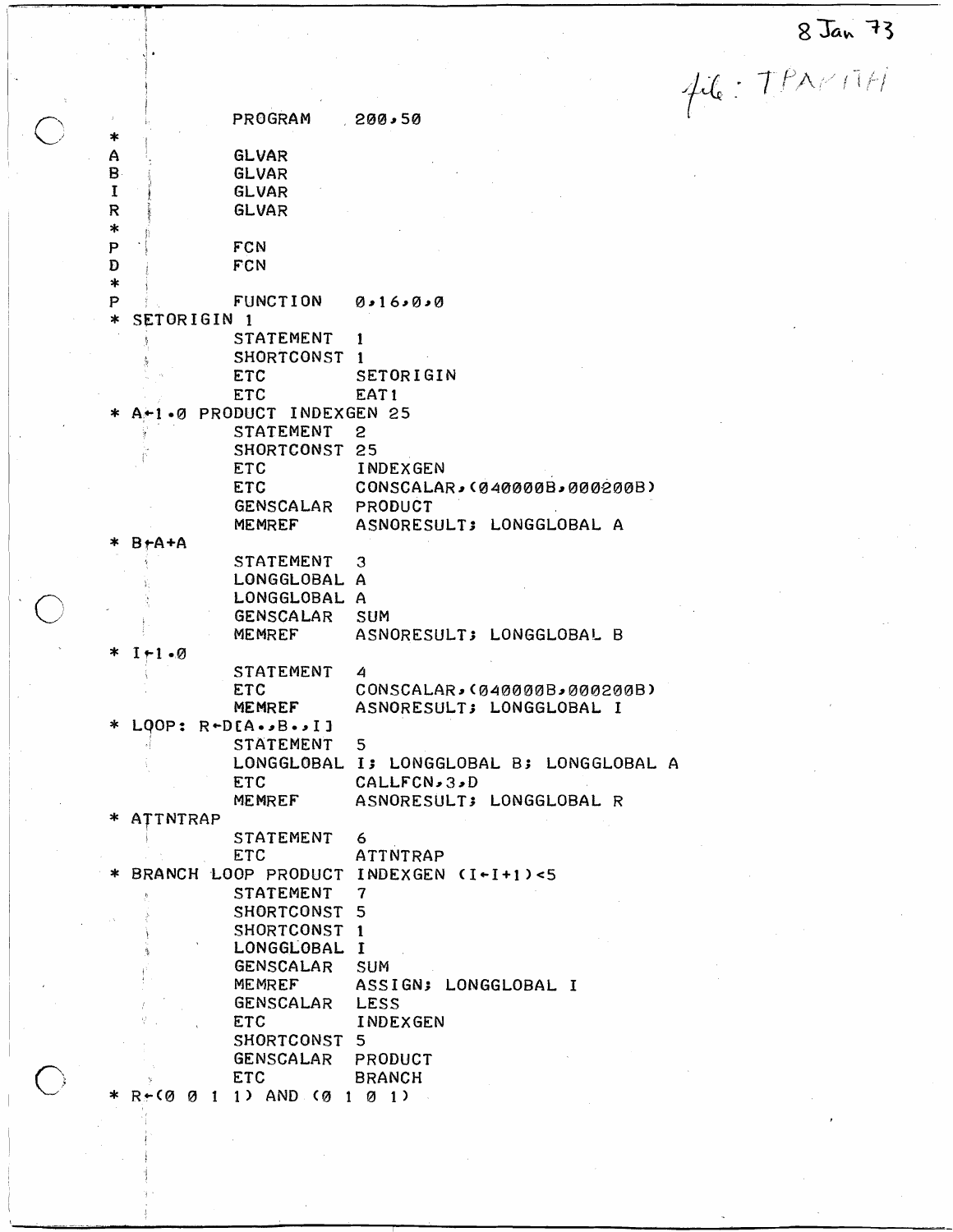8 Jan 73

|                               |                          | STATEMENT 8      |                                |                          |  |
|-------------------------------|--------------------------|------------------|--------------------------------|--------------------------|--|
|                               | <b>ETC</b>               |                  | <b>CONVEC,4</b>                |                          |  |
| $\hat{\mathcal{S}}_{\bullet}$ |                          |                  | GCONSCALAR INTTYPEB, 0         |                          |  |
|                               |                          |                  | GCONSCALAR INTTYPEB.1          |                          |  |
|                               |                          |                  | GCONSCALAR INTTYPEB.0          |                          |  |
|                               |                          |                  | GCONSCALAR 040000B,000200B     |                          |  |
|                               | <b>ETC</b>               |                  | CONVEC, 4                      |                          |  |
|                               |                          |                  | GCONSCALAR INTTYPEB.0          |                          |  |
|                               |                          |                  | GCONSCALAR INTTYPEB.0          |                          |  |
|                               |                          |                  | <b>GCONSCALAR INTTYPEB</b> , 1 |                          |  |
|                               |                          |                  | GCONSCALAR 040000B,000200B     |                          |  |
|                               |                          | GENSCALAR AND    |                                |                          |  |
|                               |                          | MEMREF           |                                | ASNORESULT; LONGGLOBAL R |  |
| ж                             | ATTNTRAP                 |                  |                                |                          |  |
|                               |                          | STATEMENT        | 9.                             |                          |  |
|                               | <b>ETC</b>               |                  | ATTNTRAP                       |                          |  |
| ∗                             | $R + (0011)$ OR $(0101)$ |                  |                                |                          |  |
|                               |                          | STATEMENT 10     |                                |                          |  |
|                               | ETC.                     |                  | CONVEC, 4                      |                          |  |
|                               |                          |                  | GCONSCALAR INTTYPEB.0          |                          |  |
|                               |                          |                  | <b>GCONSCALAR INTTYPEB, 1</b>  |                          |  |
|                               |                          |                  | GCONSCALAR INTTYPEB, Ø         |                          |  |
|                               |                          |                  | GCONSCALAR INTTYPEB, 1         |                          |  |
|                               | <b>ETC</b>               |                  | CONVEC, 4                      |                          |  |
|                               |                          |                  | GCONSCALAR INTTYPEB, 0         |                          |  |
|                               |                          |                  | GCONSCALAR INTTYPEB, Ø         |                          |  |
|                               |                          |                  | <b>GCONSCALAR INTTYPEB.1</b>   |                          |  |
|                               |                          |                  | <b>GCONSCALAR INTTYPEB.1</b>   |                          |  |
|                               |                          | <b>GENSCALAR</b> | 0R                             |                          |  |
|                               |                          | MEMREF           |                                | ASNORESULT; LONGGLOBAL R |  |
|                               | ATTNTRAP                 |                  |                                |                          |  |
|                               |                          | STATEMENT        | 11                             |                          |  |
|                               | ETC                      |                  | ATTNTRAP                       |                          |  |
| R≁A <b.<br>∗</b.<br>          |                          |                  |                                |                          |  |
|                               |                          | STATEMENT 12     |                                |                          |  |
|                               |                          |                  | LONGGLOBAL B; LONGGLOBAL A     |                          |  |
|                               |                          | GENSCALAR        | LESS.                          |                          |  |
|                               | MEMREF                   |                  |                                | ASNORESULT; LONGGLOBAL R |  |
|                               | ATTNTRAP                 |                  |                                |                          |  |
|                               | <b>STATEMENT</b>         |                  | 13                             |                          |  |
|                               | <b>ETC</b>               |                  | ATTNTRAP                       |                          |  |
| $R + A = B$<br>*              |                          |                  | $\rightarrow$                  |                          |  |
|                               |                          | STATEMENT        | 14                             |                          |  |
|                               |                          | LONGGLOBAL       | B; LONGGLOBAL A                |                          |  |
|                               |                          | GENSCALAR        | <b>EQUAL</b>                   |                          |  |
|                               | <b>MEMREF</b>            |                  |                                | ASNORESULT; LONGGLOBAL R |  |
| *                             | <b>ATTNTRAP</b>          |                  |                                |                          |  |
|                               | STATEMENT                |                  | 15                             |                          |  |
|                               | ETC                      |                  | ATTNTRAP                       |                          |  |
| <b>RETURN</b><br>∗            |                          |                  |                                |                          |  |
|                               |                          | STATEMENT        | 16                             |                          |  |
|                               | <b>ETC</b>               |                  | <b>RETURNF</b>                 |                          |  |
| DEL<br>*                      |                          |                  |                                |                          |  |
|                               |                          | ENDFUNCTION      |                                |                          |  |
|                               |                          |                  |                                |                          |  |

 $\begin{bmatrix} 1 \\ 1 \end{bmatrix}$